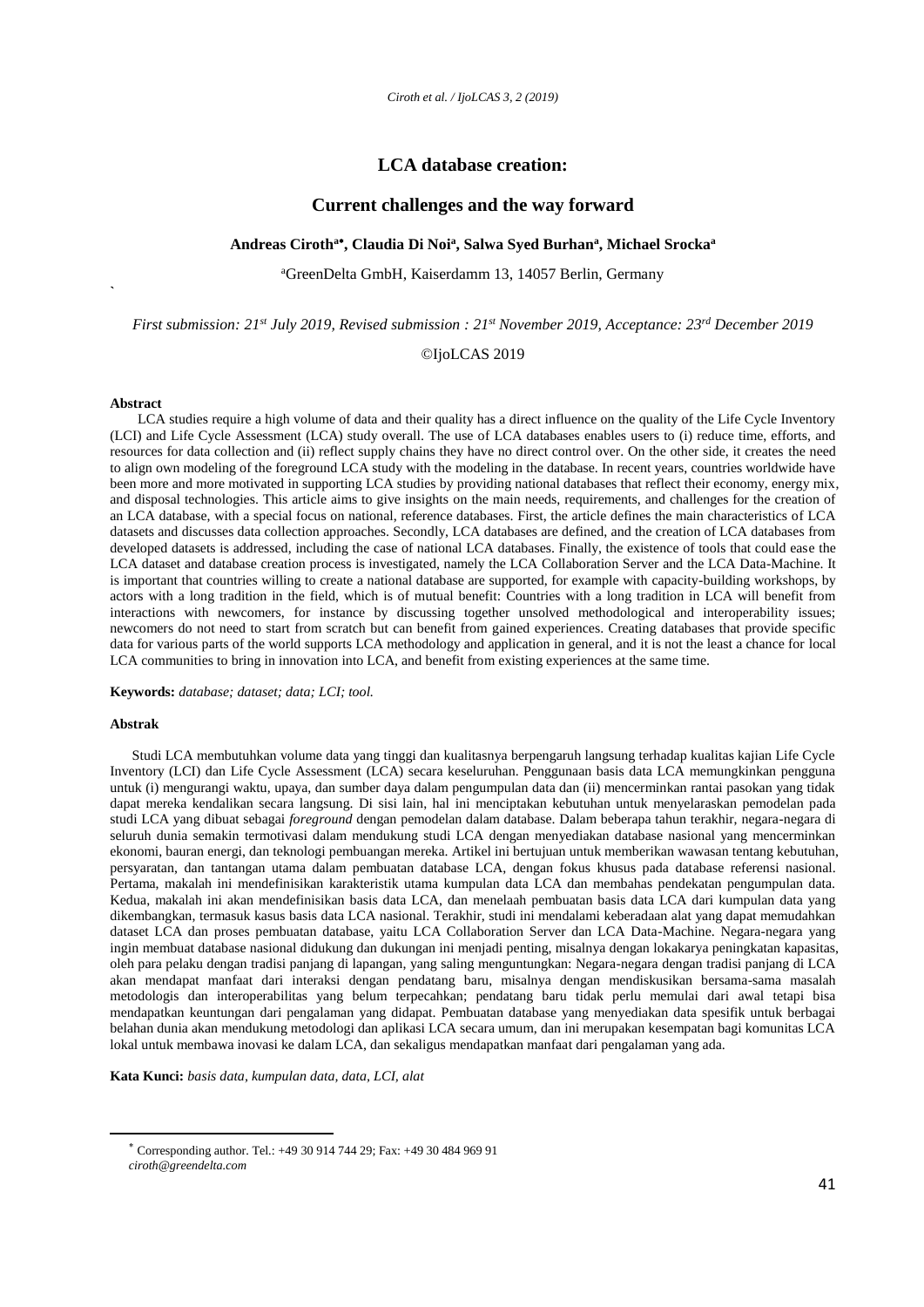### **1. BACKGROUND AND MOTIVATION**

Life Cycle Inventory (LCI) is recognized as the second phase of a Life Cycle Assessment (LCA) study [1,2]. LCI is often considered the most timeand resource-consuming step in LCA as it consists of collecting information on the processes within the boundaries of the system under study[3]. The information to be collected typically covers many topics, such as amounts of products, waste, and elementary flows that enter and exit the system, but also other aspects, for example, data quality and uncertainty distribution. LCA studies require a considerable volume of data [4] and their accuracy is crucial to assure the quality of the LCI and LCA study overall [5]. Therefore, data collection and life cycle modelling are widely recognized as challenging steps, for instance regarding multi-output processes and local technology representativeness [6].

LCA practitioners rarely collect all life cycle data themselves, but rather need to combine their own collected data with background information from existing LCA databases [7]. The use of LCA databases enables to (i) reduce time, efforts, and resources for data collection and (ii) reflect supply chains as it would be very difficult for practitioners to depict the whole life cycle of all products in the system [4], [8]. For the latter purpose, the selected database needs to fit to the foreground LCA system. This concerns the geographic and technical representativeness of data contained in databases, among other things. Also, the nomenclature of flows used in the database is crucial. This is why several initiatives to develop national LCA databases have emerged in the past years, in various parts of the world [9]–[12]. Countries have been more and more motivated in performing LCA studies by relying on national databases that reflect their economy, energy mix, and disposal technologies. To develop an LCA database, the creation of LCA datasets is an essential step, which may be hard in the absence of clear guidance and previous related experience. In 2011 the 'Global Guidance Principles For Life Cycle Assessment Databases' – also known as 'The Shonan Guidance Principles'- were published to support LCA database creation worldwide, especially in emerging and developing regions [13]. Since then, several capacity-building projects and workshops have been promoted to enable countries without geographic coverage in common LCA databases to develop country-specific datasets [14], [15]. In addition, the Global LCA Data Access (GLAD) network has been developed starting from 2015 to ease data accessibility and interoperability across different data providers [16].

This article aims to give insights into the main needs, requirements, and challenges for the creation of an LCA database. Specifically, the following questions will be addressed:

- What is needed to create an LCA dataset?
- How to create an LCA database?
- What are the specific requirements and issues for the creation of a national LCA database?
- Are there any tools to support the creation of LCA datasets and databases?

The structure and general approach of the article are presented in the following section.

#### **2. APPROACH**

First, the article defines the main characteristics of LCA datasets and discusses data collection approaches to enable the development of the dataset. Secondly, needs, requirements, and issues related to the creation of LCA databases from developed datasets are addressed. Specifically, the case of national LCA databases will be tackled with the aim of discussing lessons learned from past experiences, for instance, decisions to be taken in the development process. Finally, the existence of tools that could ease the LCA dataset and database creation process is investigated, thus resulting in the selection of two tools – the LCA Collaboration Server and the LCA Data-Machine - and presentation of related use cases.

The following chapters on the LCA dataset and database creation and connected tools are developed by combining different sources, ranging from literature research to the professional experience of the authors. Indeed, the authors had the chance to contribute to a diverse set of initiatives in the field of LCA databases, such as the Shonan Guidance Principles [13], the GLAD network [16], and capacity-building workshops in emerging and developing countries [14].

### <span id="page-1-0"></span>**3. LCA DATASET CREATION**

An LCA dataset can be defined as the smallest modeling unit in a life cycle model. It is then also called 'unit process'. A life cycle model typically contains many of these unit processes; each of these processes is made of (i) inputs (which are resources and products) and (ii) outputs (emissions, waste, and products), see [Figure 1.](#page-2-0)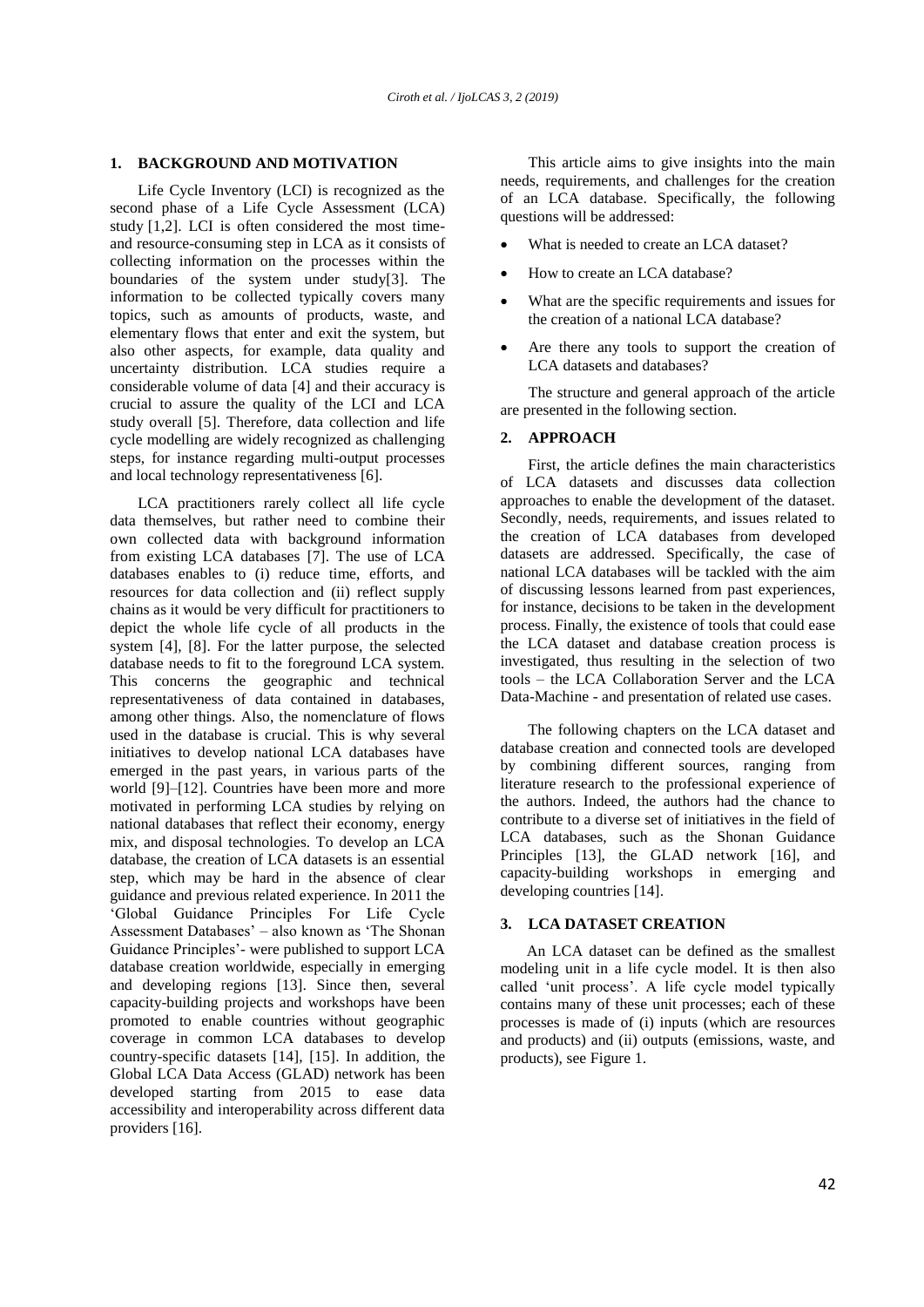

<span id="page-2-0"></span>Figure 1: Example of process dataset and its components (resources, emissions, waste, and products)

Of course, every single dataset does not necessarily contain all the different components; for example, wastewater is certainly not an output of every process. The collection of information about each unit process is commonly called 'data acquisition' or 'data collection'. Specifically, it is possible to distinguish between primary and secondary data acquisition.

#### **3.1. Primary data acquisition**

Primary data are raw process- and site-specific data collected by the LCA practitioner to create the so-called 'foreground model'. A 'foreground model' is typically understood as made of those 'processes which are under the control of the decision-maker for which an LCA is carried out'[17]. Raw data consist of site- and plant-measurements, estimates, statistics, and bookkeeping and enable the practitioner to compile a list of inputs and outputs for each unit process – or dataset- of the foreground system [13]. In addition, the primary data acquisition procedure foresees the reporting of metadata in view of a dataset creation. Metadata are descriptors providing information on the dataset characteristics, such as the creator name, process name, geographic, temporal, and technology coverage, and format [18]. Therefore, an LCA dataset combines inputs, outputs, and metadata, as shown in [Table 1](#page-2-1) for the case of primary data acquisition to describe the mango production process in Indonesia<sup>1</sup>.

Primary data collection is often still done in a rather 'traditional' way, i.e. by exchanging Excel sheets (see [Figure 2\)](#page-3-0) between the LCA practitioner and the different data providers, such as manufacturers and distributors. Furthermore, it often

 $\overline{a}$ 

occurs that the data providers identified by the practitioner need to contact other colleagues or actors in the supply chain of the product in order to deliver the requested information. Data collection is certainly to be understood as an iterative process between the LCA practitioner and the data providers.

<span id="page-2-1"></span>

| <b>Table 1:</b> Example of primary data and metadata acquisition for the |
|--------------------------------------------------------------------------|
| mango production process in Indonesia, principal data                    |

| <b>Mango production - Argentina</b> |           |      |  |  |  |  |
|-------------------------------------|-----------|------|--|--|--|--|
| <b>Metadata</b>                     |           |      |  |  |  |  |
| Author<br>Name Surname              |           |      |  |  |  |  |
| Year                                | 2018      |      |  |  |  |  |
| Region                              | Argentina |      |  |  |  |  |
| Data collection                     | Primary   |      |  |  |  |  |
| Input                               |           |      |  |  |  |  |
| Agricultural land use               | 0.5       | m2/a |  |  |  |  |
| N-fertilizer                        | 0.05      | kg   |  |  |  |  |
| Manure                              | 0.05      | kg   |  |  |  |  |
| Pesticide xy                        | 0.01      |      |  |  |  |  |
| Irrigation water                    | 2         | kg   |  |  |  |  |
| Biogenic CO2, from air              |           | kg   |  |  |  |  |
| Output                              |           |      |  |  |  |  |
| Mango, fresh                        |           | kg   |  |  |  |  |
| Fertilizer, in ground               | 0.025     | kg   |  |  |  |  |

Communication and trust play a major role in a successful and accurate data collection. Language clarity and precision when preparing a data collection sheet are crucial aspects to be considered. Understanding of the technical process by the LCA modeler and of the LCA data needs by the technical data provider is key to ask for and receive correct and useful information. It is recommended that the LCA professional works on building a relationship of trust with the data providers, for instance by (i) presenting the purpose of the LCA study and why data are needed from the technical providers´ side, (ii) explaining how the data collection sheet needs to be understood and completed, and (iii) discussing any sensitivity issue and how the results of the study will be used.

Manufacturers and other data providers may not want to deliver data that they perceive as sensitive. Companies are often concerned that disclosing details of their activities could result in negative consequences, such as bad reputation among customers, violation of industrial secrets, and advantages for competing companies. For this reason, data sensitivity is often an issue to be tackled when dealing with dataset creation from primary data.

<sup>1</sup> Data in this table is only used as an example and does not aim to reflect a real process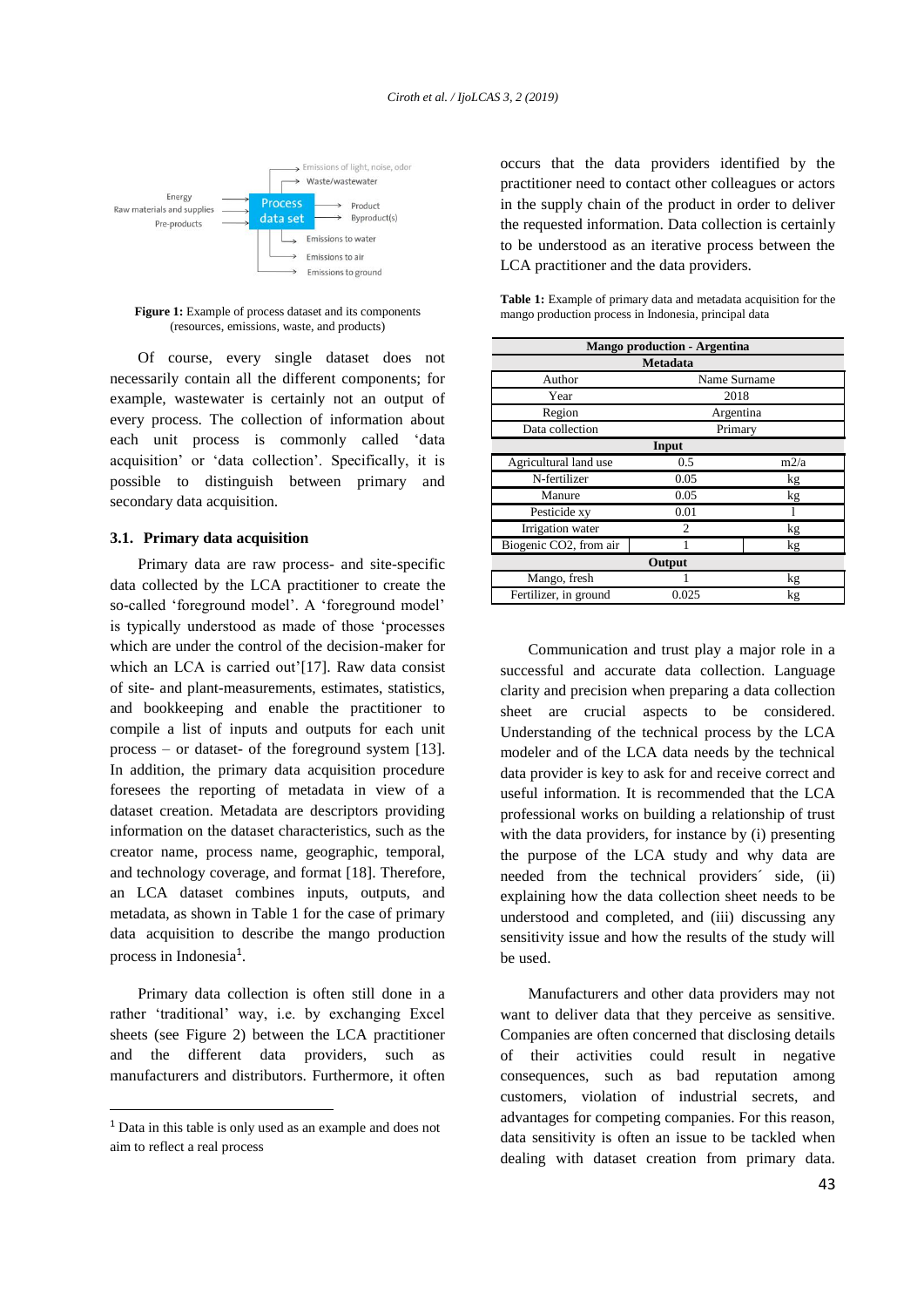Protection of sensitive data can be addressed by two different strategies:

- Remove data specificity, by pulling out information that might make the company or plant identifiable. For instance, instead of mentioning the specific location of the plant or chemical used in a process, only the name of the country or if an inorganic or organic chemical is used could be reported.
- Data average and aggregation, by combining multiple datasets to deliver an average dataset representative for a certain product and/or by producing a single dataset where all inputs and outputs of the diverse processes are summed up, of course properly scaled. The result is then an aggregated dataset (in contrast to a unit process dataset).

| <b>Process</b>                                               |               |                                                              |                            |                                       |                                                  |                                  |                               |
|--------------------------------------------------------------|---------------|--------------------------------------------------------------|----------------------------|---------------------------------------|--------------------------------------------------|----------------------------------|-------------------------------|
| <b>Process identification IST</b>                            |               |                                                              |                            |                                       |                                                  |                                  |                               |
| Process operator <sup>18</sup>                               |               |                                                              |                            |                                       |                                                  |                                  |                               |
| Location <sup>10</sup><br>Quantitative reference and unit 14 |               |                                                              |                            |                                       |                                                  |                                  |                               |
| Contact person <sup>18</sup><br>Address                      |               |                                                              |                            | Date of completion <sup>181</sup>     |                                                  |                                  |                               |
| <b>Telephone</b>                                             |               |                                                              |                            | Time period <sup>[2]</sup>            |                                                  |                                  |                               |
| e-mail<br>Process flowsheet III                              |               |                                                              |                            |                                       |                                                  |                                  |                               |
|                                                              |               | Create and attach a separate sheet i.e. "process flow chart" | <u>Data source</u>         |                                       |                                                  |                                  |                               |
| Inputs #                                                     | Amount        | Unit <sup>191</sup>                                          | <b>HE</b>                  |                                       | <b>Data Quality 101</b>                          | Origin <sup>198</sup>            | <b>Comments<sup>114</sup></b> |
| Energy source incl. efficiency 195                           |               |                                                              |                            |                                       |                                                  |                                  |                               |
|                                                              |               |                                                              |                            |                                       |                                                  |                                  |                               |
|                                                              |               |                                                              |                            |                                       |                                                  |                                  |                               |
|                                                              |               |                                                              |                            |                                       |                                                  |                                  |                               |
| Material Inputs <sup>101</sup>                               |               |                                                              |                            |                                       |                                                  |                                  |                               |
|                                                              |               |                                                              |                            |                                       |                                                  |                                  |                               |
|                                                              |               |                                                              |                            |                                       |                                                  |                                  |                               |
|                                                              |               |                                                              |                            |                                       |                                                  |                                  |                               |
|                                                              |               |                                                              |                            |                                       |                                                  |                                  |                               |
| Service Inputs <sup>101</sup>                                |               |                                                              |                            |                                       |                                                  |                                  |                               |
|                                                              |               |                                                              |                            |                                       |                                                  |                                  |                               |
|                                                              |               |                                                              |                            |                                       |                                                  |                                  |                               |
|                                                              |               |                                                              |                            |                                       |                                                  |                                  |                               |
| Outputs ##                                                   | <b>Amount</b> | Unit <sup>191</sup>                                          | Data source Ittl           |                                       | <b>Data Quality 19</b>                           | <b>Destination</b> <sup>11</sup> | Comments <sup>114</sup>       |
| Product[s] <sup>[13]</sup>                                   |               |                                                              |                            |                                       |                                                  |                                  |                               |
|                                                              |               |                                                              |                            |                                       |                                                  |                                  |                               |
|                                                              |               |                                                              |                            |                                       |                                                  |                                  |                               |
| Emissions to air 1211                                        |               |                                                              |                            |                                       |                                                  |                                  |                               |
|                                                              |               |                                                              |                            |                                       |                                                  |                                  |                               |
| Emissions to water <sup>(21)</sup>                           |               |                                                              |                            |                                       |                                                  |                                  |                               |
|                                                              |               |                                                              |                            |                                       |                                                  |                                  |                               |
|                                                              |               |                                                              |                            |                                       |                                                  |                                  |                               |
| Emissions to soil <sup>[23]</sup>                            |               |                                                              |                            |                                       |                                                  |                                  |                               |
|                                                              |               |                                                              |                            |                                       |                                                  |                                  |                               |
|                                                              |               |                                                              |                            |                                       |                                                  |                                  |                               |
| <b>Waste</b>                                                 |               |                                                              |                            |                                       |                                                  |                                  |                               |
| Process waste <sup>[3]</sup>                                 | Amount        | Unit <sup>191</sup>                                          | <b>Stage<sup>114</sup></b> | <b>Data</b><br>quality <sup>101</sup> | Way of<br>disposal <sup>[13]</sup>               | Percentage <sup>12</sup>         | Comments <sup>114</sup>       |
|                                                              |               |                                                              |                            |                                       |                                                  |                                  |                               |
|                                                              |               |                                                              |                            |                                       |                                                  |                                  |                               |
|                                                              |               |                                                              |                            |                                       |                                                  |                                  |                               |
|                                                              |               |                                                              |                            |                                       |                                                  |                                  |                               |
| Packaging                                                    |               |                                                              |                            |                                       |                                                  |                                  |                               |
| Product per unit/box <sup>121</sup>                          |               | Comments <sup>191</sup>                                      |                            |                                       |                                                  |                                  |                               |
| Unit <sup>120</sup> 1                                        |               |                                                              |                            |                                       |                                                  |                                  |                               |
|                                                              |               |                                                              |                            |                                       |                                                  |                                  |                               |
| <b>Components/materials 138</b>                              | Amount        | Unit 1991                                                    | <b>Data Quality 181</b>    |                                       | Destination <sup>n</sup> Comments <sup>191</sup> |                                  |                               |
|                                                              |               |                                                              |                            |                                       |                                                  |                                  |                               |
|                                                              |               |                                                              |                            |                                       |                                                  |                                  |                               |
|                                                              |               |                                                              |                            |                                       |                                                  |                                  |                               |
| Transport m                                                  |               |                                                              |                            |                                       |                                                  |                                  |                               |
|                                                              |               |                                                              |                            |                                       | Capacity                                         | <b>Actual load</b>               |                               |
| Materials, Supplies and Waste 181                            |               | Distance (km) [11]                                           | Means of transport IMI     |                                       | (tonnes) [15]                                    | (tonnes) 199                     | Empty return (Yes/No) [17]    |
|                                                              |               |                                                              |                            |                                       |                                                  |                                  |                               |
|                                                              |               |                                                              |                            |                                       |                                                  |                                  |                               |
|                                                              |               |                                                              |                            |                                       |                                                  |                                  |                               |

<span id="page-3-0"></span>Figure 2: Example of a data collection sheet in Excel

#### <span id="page-3-1"></span>**3.2. Secondary data acquisition**

Datasets in the foreground system usually do not exceed 5% of all processes in the system under study [19]. The remaining processes constitute the so-called 'background system', 'on which no or, at best, indirect influence may be exercised by the decisionmaker for which an LCA is carried out'. The background system is made of secondary data, which are generic information derived by a variety of sources: public and official national statistics, company websites, previous research published in journal papers, and existing LCI databases [20], [21]. In the absence of primary data, also secondary data could be used to complete the foreground model. However, although secondary data and especially background data from LCI databases are essential for any LCA study [7], a number of challenges are often faced by the LCA practitioner when dealing with them:

- Secondary datasets may not be fully representative for the purpose of the study because they are incomplete, for instance, because a product or emission is missing.
- Secondary datasets may not be not fully representative for the purpose of the study because they do not meet some criteria, e.g. geographic, temporal, technological representativeness. For instance, when the practitioner needs data for a production process in Germany, but they are available only for Switzerland.
- Further, secondary data may not fully fit for the modeling choices set for the foreground model and overall LCA study, concerning the treatment of biogenic carbon, of infrastructure, of water flows, allocation rules applied in the datasets, and others
- Reliability of the source needs to be verified to understand whether data reported are accurate and can be trusted. For example, a reliable source should report all assumptions and boundaries of the study from where a certain dataset resulted. It is also recommended to apply the 'triangulation of data' by consulting multiple sources in order to compare and contrast information [22].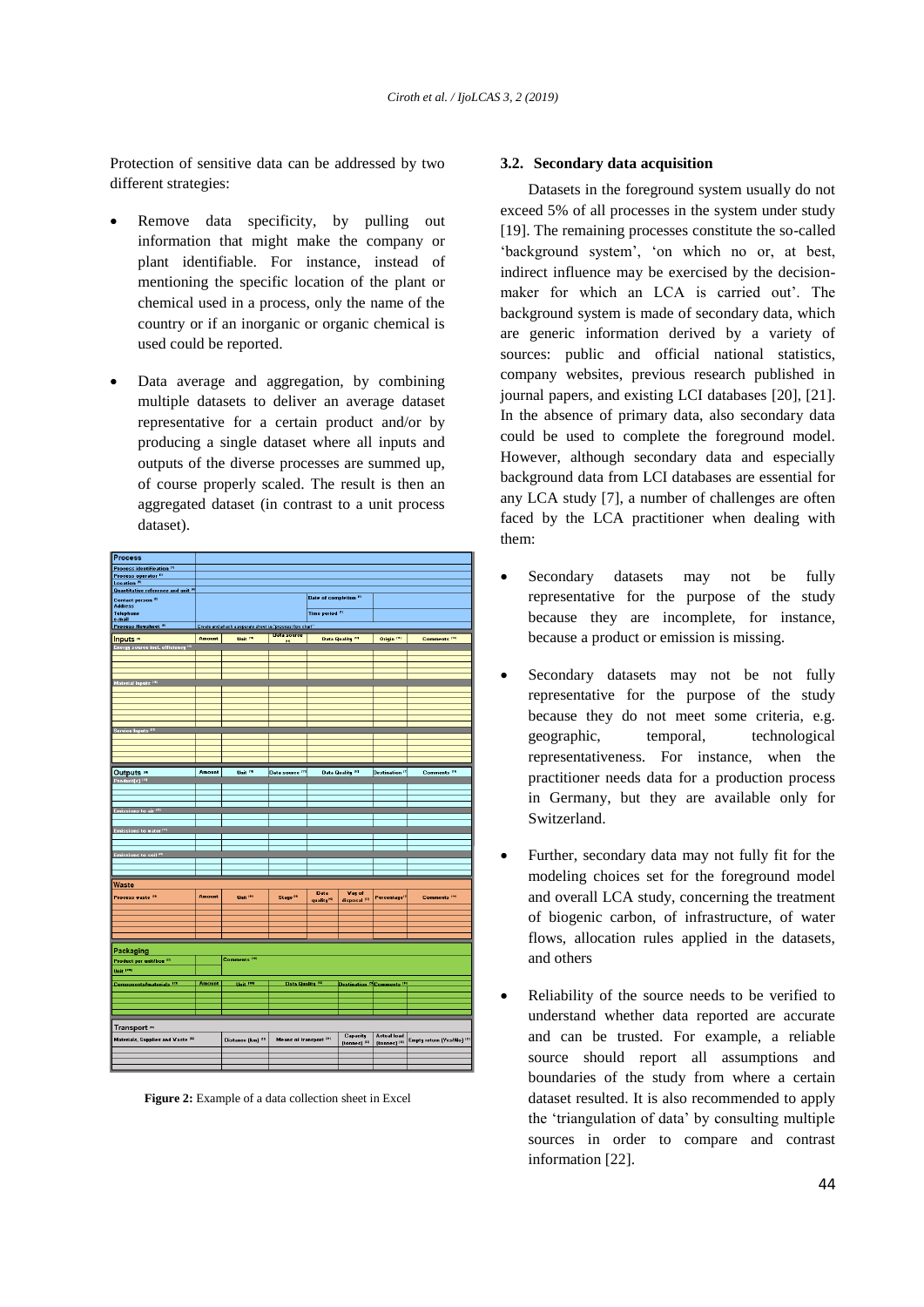Fitness of data for the purpose of an LCA study is a major concern of any practitioner. With this in mind, the GLAD network developed a set of metadata descriptors that could support LCA users in the selection of best fitting data from available background datasets [23]. The set of metadata descriptors includes, among others, process name and type, sample approach, time, geography, technology, verification, and administrative information.

# **3.3. Creation of datasets towards a database development**

To develop a database, many datasets need to be created by using and combining both primary and secondary data. In this context, consistency plays an important role when dealing with modelling decisions, for example regarding End-of-Life and multi-output processes. Coherence in flow use across different datasets is also to be considered, for instance when assigning emissions to processes (e.g. by distinguishing between biogenic and fossil carbon emissions or only using a generic carbon emission) or modelling waste (e.g. by using product or waste flows).

Time- and resource-efficiency are crucial aspects when creating groups of datasets. For this purpose, users may rely on datasets that have already been developed, thus making few adjustments instead of creating the same process twice or starting from scratch. Large efforts are also required for the update of datasets, even more, when the update is intended to be systematic [7]. Improvement of a group of datasets may be prioritized following different logics:

- Data update based on technological development [13].
- Data updates based on market, industry, and public policy progress [13].
- Data update based on the relative process relevance analyzed in a group of datasets for different life cycle impact categories [7].

### <span id="page-4-0"></span>**4. LCA DATABASE CREATION**

An LCI database is defined as 'a system intended to organize, store, and retrieve large amounts of digital LCI datasets easily'[13]. A database should provide (i) comprehensive input/output flows for datasets, (ii) a consistent modelling approach and flow nomenclature, and (iii) complete and consistent dataset documentation. Specifically, consistent modelling among datasets allows the compilation of datasets in a life cycle model and even, in the case of consistency among databases, a combination of different databases. Three main actors can be identified in a database development process [13]:

- The data/dataset provider performs data collection and commits data to the database manager;
- The database manager is responsible for the database development (unit process creation) and management, including storing of datasets, review, validation, and networking of databases.
- Users, finally, use the datasets and provide feedback to the database manager.

For many years, discussions have been held about the "right" format of databases and LCA datasets [24], [25]. For the actual data storage, the format does not appear crucial. However, a database should be able to "deliver" data in the different broadly used formats. This is why discussions have been mainly about the "right" exchange format [25]. At present, probably three LCA data exchange formats are most broadly used: ILCD, developed for the European Commission [26]; EcoSpold02, developed for the ecoinvent centre [27], and JSON-LD, developed for openLCA and used by LCACommons [28]. Since EcoSpold02 is by now not supported by any LCA software, some databases provide datasets in the proprietary CSV format for the SimaPro software, in addition.

Version control is also another important aspect to guarantee, to database users, stability in results. Version control reflects that database managers will need to periodically release updates, fix bugs, and extend databases. These operations need to be documented and be quality assured.

Reliability and consistency of information provided in a database are crucial for the quality of LCA studies and to ensure and maintain users´ trust. Review of datasets can be a powerful contribution to quality assurance and therefore to increase reliability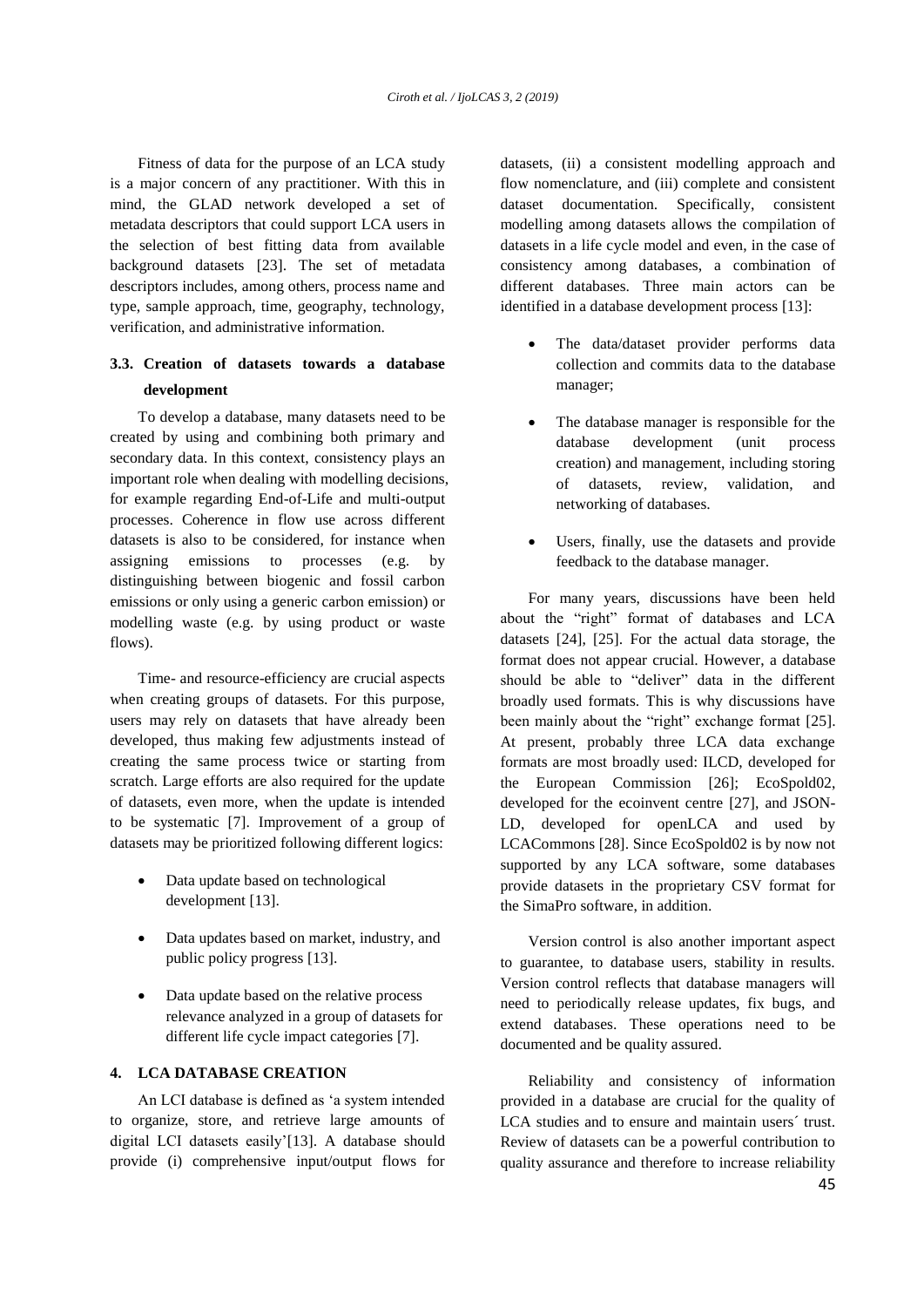and trust in a database. Key aspects are (i) what is going to be reviewed - scope, (i) reviewer selection, and (iii) review workflow and organization. Performing a review on aggregated processes might not be fully effective as it could be difficult for the reviewer to track and check the modelling decisions and outcomes. Hence, it is recommended to undertake a review of unit process datasets in order to achieve the maximum transparency and quality assurance.

ISO 14071 TS provides a standard for critical review that 'should cover all aspects of an LCA" [29]. However, the assessment of single datasets and LCI models is an optional step in the critical review according to ISO 14071 TS [30]. The Environmental Footprint (EF) initiative by the European Commission [31] provides guidance for performing a dataset review by defining requirements and procedures for validation and verification of EF studies [32]. Ciroth et al. [33] propose 14 review criteria for LCI datasets organized in 5 different clusters: goal, model, value, relevance, and procedure. Unfortunately, a dedicated standard and overall accepted approach for dataset review do not exist. However, several tools to support the review procedure exist, such as EcoEditor [34], the ILCD validation tool [35], and the LCA Collaboration Server (see Section [5.1\)](#page-7-0).

### **4.1. Seven points for LCI database development**

Seven main points for the development of an LCI database can be highlighted.

1. *Database scope and dataset development roadmap*: what is planned to be addressed by the database (time, geography, products) and what are the steps to create the database (which datasets should be created first, how to exchange technical and intellectual information between unit process modelers); it is useful to develop, for one, initial, common datasets for the database that are used in other datasets developed later, the entire database development process then resembles a bootstrapping procedure; on the other side, it is also good to develop "precious" datasets in the database that are interesting to be used thereby increase interest in the database.

- 2. *Data collection strategies* see Section [3](#page-1-0)**[Error!](#page-1-0)  Reference source not found.**.
- 3. *LCA methodology and interoperability*: methodology definition is key for a consistent database (for example regarding waste modeling, allocation, flow nomenclature, biogenic carbon modeling, supported impact assessment methods, exchange format) and to allow users to combine datasets from different database providers worldwide. For this latter purpose two approaches can be identified:
	- 'Enforced consistency': harmonization of the methodology in all databases. This raises questions like who decides about the correct methodology, what are different use cases that call for different methods, and how to ensure real compliance against fake consistency (i.e. pretending to be consistent).
	- Implement interoperability: make databases with different methodologies usable. The GLAD network [16], for example, aims at implementing metadata descriptors to evaluate the best available datasets from different providers, see Section [3.2.](#page-3-1) The idea is to let users specify what they are looking for and provide suggestions based on the metadata descriptors that could be implemented in a database search [23].
- 4. *Quality assurance for the database*, see section [4.](#page-4-0)
- 5. *IT infrastructure* for the database to support the development, maintenance, sharing, and update of the database. For example, see section [5.1](#page-7-0) on the LCA Collaboration Server.
- 6. *Business model and maintenance* of the database, including coverage of running costs, costs for maintenance, and upgrades to keep the database relevant. Databases can be developed and maintained (i) with full public support, (ii) as full commercial databases, and (iii) with public support and income from license sales.
- 7. *Making the database used*, as it will be rarely used stand-alone, but rather in LCA software and tools. Therefore, it is recommended to engage in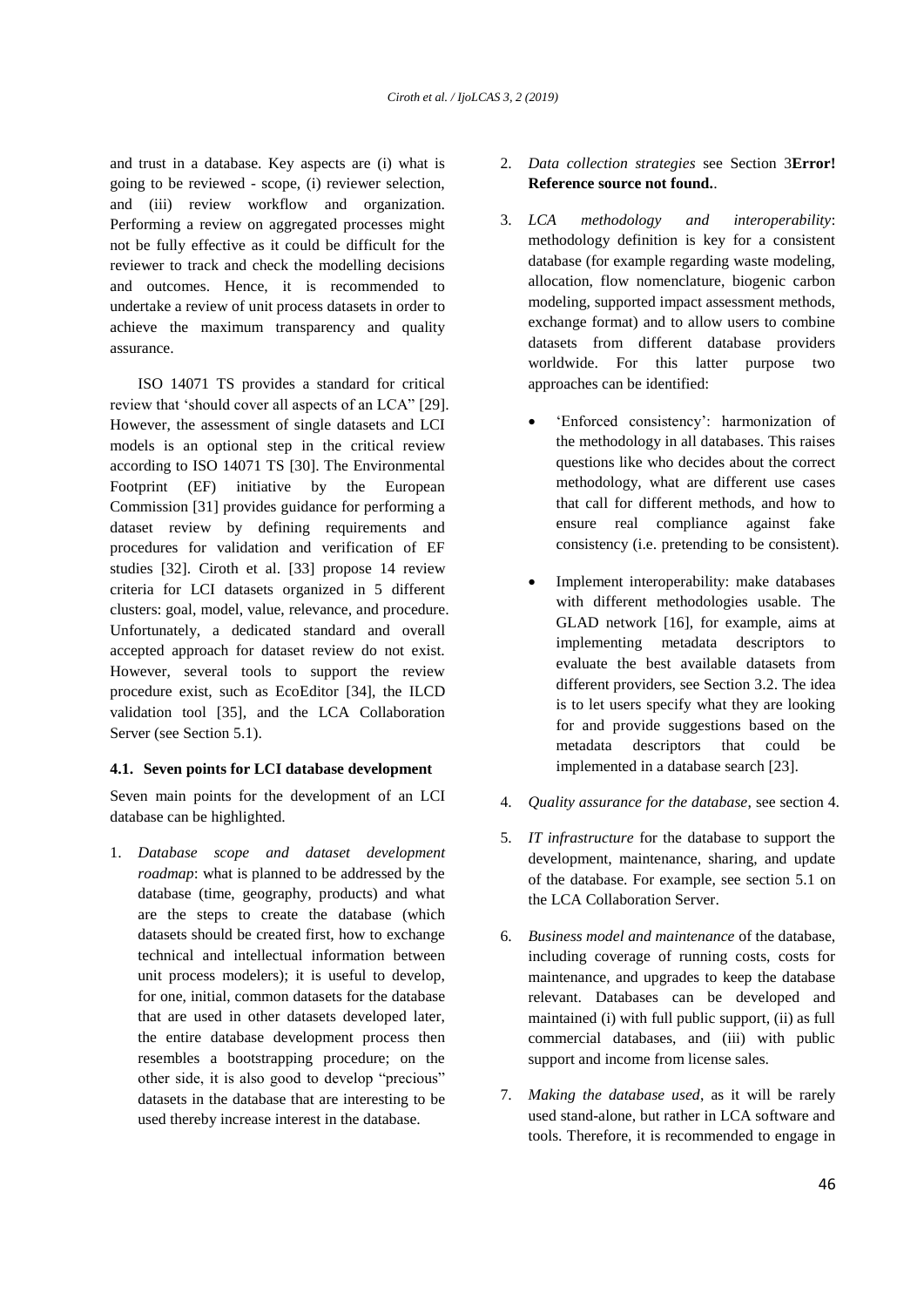discussions and collaboration with tool developers and users when creating the database.

#### **4.2. Developing National LCA databases**

A national LCA database is a database with the aim to provide a reference for LCA studies that address products and services occurring in the specific geography covered by the database, typically a country. LCA databases were first developed for many European countries, the United States, Japan, and Australia, and also with the ELCD database, for the European Union. In other regions, processes are often very different from those contained in the first developed databases; this pushed the need for additional national databases, which are often provided for free and maintained by public institutions. Examples of national databases include the cases of Chile, Brazil, Malaysia, Thailand, India, and Sri Lanka. When creating national LCI databases, stakeholder discussions among LCA software providers, consultants and researchers, and the national industry are crucial. Indeed, results from national databases and studies that use those databases are interesting for the national industry. Furthermore, the market entry of novel national databases can have a high impact, for example by affecting the use of other existing databases.

Sometimes, national databases have the goal to provide "reference" datasets that can be used as a reference for environmental impacts of products, or of process datasets, in a given region or country. An example is the ELCD database, which even was called "European Reference Life Cycle Inventory Database" [36]. In rare cases, national databases are foreseen to provide legally binding information. One example is Switzerland, where biofuel subsidies depend on an overall sound carbon balance for the supply chain of the biofuel which is to be calculated using the Swiss ecoinvent database [37].

National LCA database creation is probably more challenging than the creation of other LCA databases; the development implies decisions about, inter alia, the seven points listed in the preceding section, but maybe more complicated for several reasons:

- With the idea to provide reference data which potentially even are meant to provide legally binding information, the need for quality assurance and reliability is higher than for normal LCA databases
- National databases are perceived as a large project with high relevance, which simply causes more stakeholder reactions, from industry and also from consultants and LCA database providers; this can make also rather technical decisions about flow nomenclature, for example, long and tedious
- Sometimes, maintenance of the database is more difficult, since the idea is often to provide the reference database for free, which makes maintenance and management dependent from other sources of budget, typically public ones
- whether the database should contain unit processes, system processes, or even LCIA results only;

There are some examples where national databases did not successfully start (a German database planned within a German network for LCA data, for example), or were discontinued after some time. An example of the latter is again the ELCD database [38].

As a consequence, it seems, for one, wise to develop a national database not in one step but instead from a "precursor" database that also serves to gain experiences. And second, for creating a national LCA database, stakeholder inclusion and interaction, quality assurance and creation of reliable datasets, and development of a sound business model with long term "sustainability", deserve special attention.

## **5. TOOLS FOR LCA DATABASE CREATION**

As outlined in the previous sections, developing LCA datasets and creating an LCA database are tasks that require time and accuracy. As also mentioned above, the development of datasets is often done in a rather traditional way, which can lead to time demands of more than three months for only entering less than 50 datasets into a database. It makes thus sense to seek for ways to make the database creation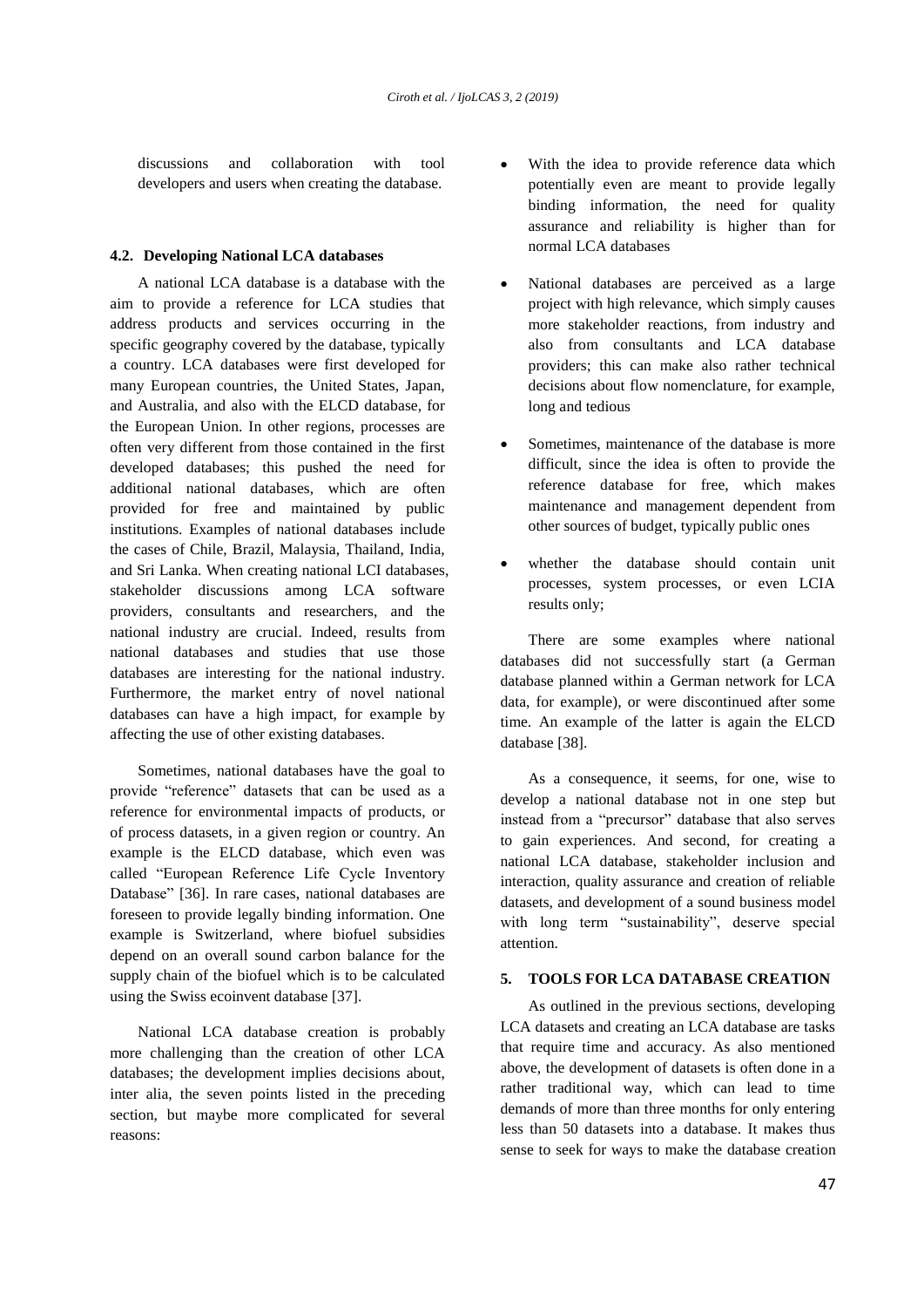faster and more efficient. One promising way is modern tool support. Two tools are presented in this chapter, the LCA Collaboration Server (CS) and the LCA Data-Machine, both developed recently by GreenDelta.

### <span id="page-7-0"></span>**5.1. LCA Collaboration Server (CS)**

The LCA CS [39] is a server application that complements the software openLCA [40]. It has been designed with the objective to facilitate the exchange of LCA datasets between users and was initially commissioned by the US Department of Agriculture, in the context of the LCA Digital Commons [41]. It is free software and can be obtained from the openLCA download page (openLCA.org). The CS empowers users to conduct distributed and simultaneous collaborative LCA modelling by enabling (i) synchronization of databases, (ii) tracking of changes, and (iii) comparison of databases. The tool ensures the connection between a local database in the openLCA software and an online repository which is equivalent to a database in openLCA and contains the same elements; a repository mirrors the local database of the users connected to it. Users can 'commit' (i.e. push) data from a local openLCA database to an LCA CS repository as well as 'fetch' (i.e. download) data from a repository to a local database. For one CS, it is possible to define several users and teams linked with one or several repositories; different rights and roles can be assigned to groups and users.

Different cases can be identified for the use of the CS as a supporting tool for LCA dataset and database creation, including:

 Iterative co-development of datasets and LCA models, data collection between manufacturers, and LCA practitioners (see [Figure 3\)](#page-7-1).



<span id="page-7-1"></span>**Figure 3:** CS use case: iterative co-development of datasets and LCA models

 Building and managing verified public LCA repositories, for instance, a national LCA database [\(Figure 4\)](#page-7-2).



<span id="page-7-2"></span>Figure 4: CS use case: building and managing verified public LCA repositories

 Publication: Straightforward sharing of LCA models, flows, processes, and entire databases, for instance for the creation and publication of a national database from different contributors [\(Figure 5\)](#page-7-3).



**Figure 5:** CS use case: database publication

#### <span id="page-7-3"></span>**5.2. LCA Data machine**

Under development for a German research project, the LCA data-machine (DaMa) is a tool to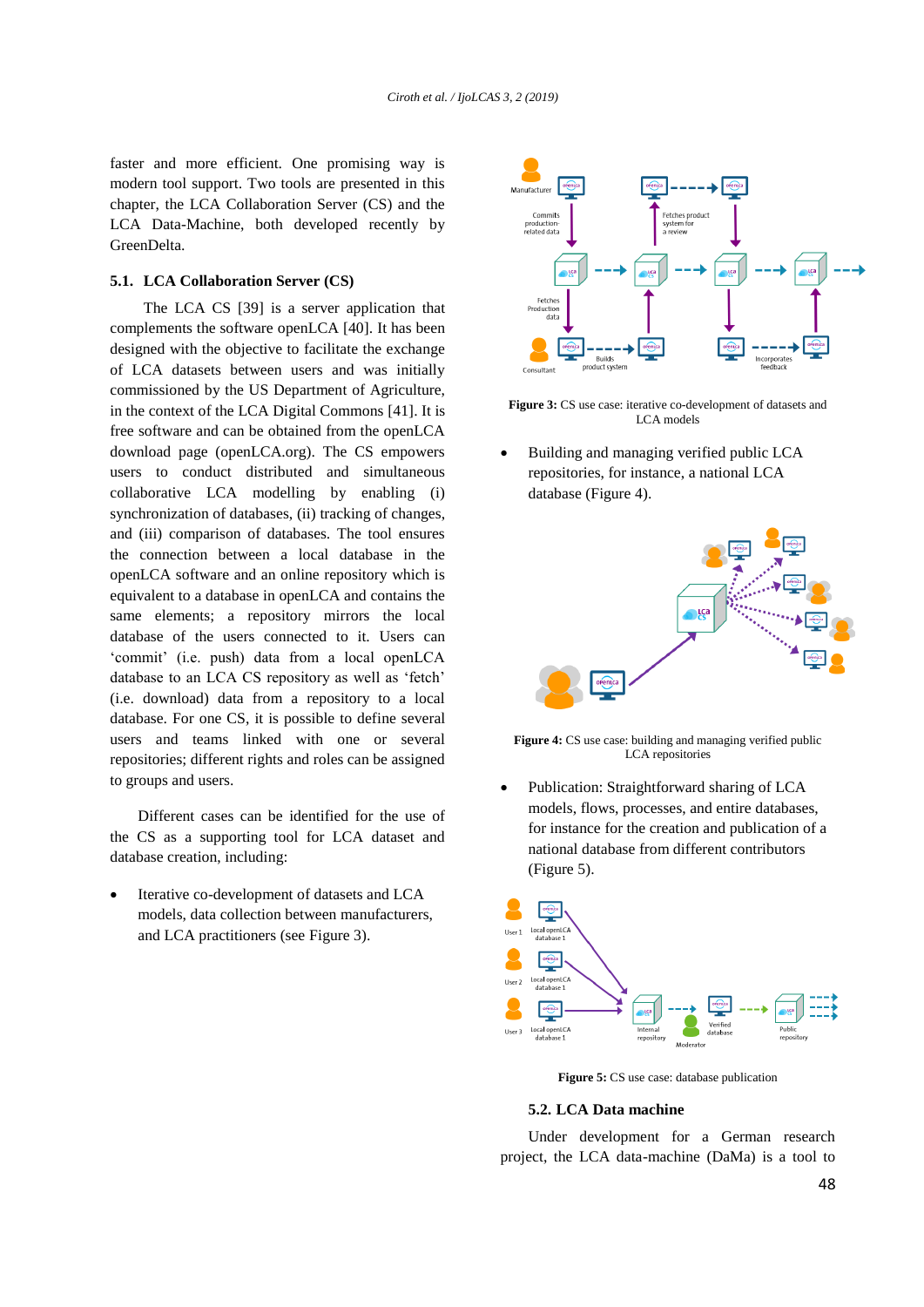create datasets for LCA that is (i) demand-driven, (ii) automatic and fast, and (iii) with a controlled fitness for purpose. The DaMa aims at gathering and combining various data from different sources, from the LCA domain and outside of the LCA domain, in different formats in an accessible and understandable way for everyone.

The DaMa is based on the following principles:

- Creation of a data pool and structure from various sources. A data pool is a compilation of data from different LCI databases, emission repositories, Environmental Product Declarations, and other sources. The structure is represented by 14 process archetypes; every product belongs to an archetype. For instance, in the case of agriculture, "Production of materials" is an archetype that includes subprocesses such as "Combustion", "Material conversion, industrial", "Agricultural production, plants", "Transport, pipelines", and "Goods transportation".
- Definition of rules based on mathematical principles in order to identify better-fitting data for users´ needs and applications. Rules for data are based on three dimensions, (1) reliability, (2) preciousness (meaning how data were obtained, such as expert judgement, estimate, and measurement), and (3) fitness for purpose.
- Design of a user interface to generate datasets. This forms the output tool where the user can select the archetype and refine it with a more specific product description [\(Figure 6\)](#page-8-0).
- Generation of datasets that fit users' requirements and can be exported in JSON-LD format (see [Figure 7\)](#page-8-1). The final result is a list of inputs and outputs where the amounts are interrelated, with an assessment of the fitness, and with metadata.

The DaMA should not be seen as in competition to the existing LCA data sources, but rather as an addition to satisfy a broader need, to create datasets faster and for more widespread uses. Especially, this tool can have a high potential for fast and systematic creation of datasets to be combined in a national LCA database. With this perspective, the DaMa is

currently under testing for the creation of a national LCA database for India.

| Dama 2.0                           |            |                          |
|------------------------------------|------------|--------------------------|
| Archetype                          |            |                          |
| 1e_Agricultural production, plants |            | ۰                        |
| Product                            |            |                          |
| jute                               |            |                          |
| Geography                          | Valid from | Valid until              |
| IN - India<br>٠                    | 2014       | 2019                     |
|                                    |            | <b>GENERATE DATA SET</b> |

**Figure 6:** User interface of the LCA Data-Machine

<span id="page-8-0"></span>

|            | 1e_Agricultural production, plants                             |                                                     |            |                                                    |      |                   | ٠                 |  |
|------------|----------------------------------------------------------------|-----------------------------------------------------|------------|----------------------------------------------------|------|-------------------|-------------------|--|
| Product    |                                                                |                                                     |            |                                                    |      |                   |                   |  |
| jute       |                                                                |                                                     |            |                                                    |      |                   |                   |  |
|            |                                                                |                                                     |            |                                                    |      |                   |                   |  |
| Geography  |                                                                |                                                     | Valid from |                                                    |      | Valid until       |                   |  |
| IN - India |                                                                |                                                     | ۰          | 2014                                               |      | 2010              |                   |  |
|            |                                                                |                                                     |            |                                                    |      | GENERATE DATA SET |                   |  |
|            | Inputs                                                         |                                                     |            |                                                    |      |                   |                   |  |
|            |                                                                |                                                     |            |                                                    |      |                   |                   |  |
| h          | Flow                                                           |                                                     | Category   |                                                    |      | Amount            | Unit              |  |
|            | jute fibre                                                     |                                                     |            | non-perennial crops / 0116 Growing of fibre crops  |      | 1160              | kg                |  |
|            | spinning, bast fibre                                           |                                                     |            | / 1311 Preparation and spinning of textile fibres  |      | 1160              | kg                |  |
| $\circ$    | waste graphical paper                                          |                                                     |            | 3821 Treatment and disposal of non-hazardous waste |      | $-0.08044$        | kg                |  |
| $\alpha$   |                                                                | transport, freight, lorry, unspecified              |            | er land transport / 4923 Freight transport by road |      | 8171              | t'km              |  |
| $\alpha$   | transport, freight train                                       |                                                     |            | ansport via railways / 4912 Freight rail transport |      | 6623              | t <sup>-</sup> km |  |
|            | Outputs                                                        |                                                     |            |                                                    |      |                   |                   |  |
| h          | Flow.                                                          | Category                                            |            |                                                    |      | Amount            | Unit              |  |
|            | jute fibre                                                     | _ non-perennial crops / 0116 Growing of fibre crops |            |                                                    |      | 1000              | kg                |  |
|            |                                                                |                                                     |            |                                                    |      |                   |                   |  |
|            | / 1311 Preparation and spinning of textile fibres<br>yam, jute |                                                     |            |                                                    | 1000 | kg                |                   |  |

<span id="page-8-1"></span>Figure 7: Example of a dataset generated by the LCA Datamachine

# **6. CONCLUSIONS AND FURTHER OUTLOOK**

The article outlines the main aspects related to the LCA dataset and database creation. Development of datasets requires time, effort, and resources in order to collect and combine primary and secondary data. Having a database to model the background system and the supply chain of a product or service eases the process of life cycle modelling and allows the user to focus on primary data collection for the foreground system. The availability of datasets fitting the purpose of the study is crucial for the accuracy of the results and the quality of the LCA study. LCA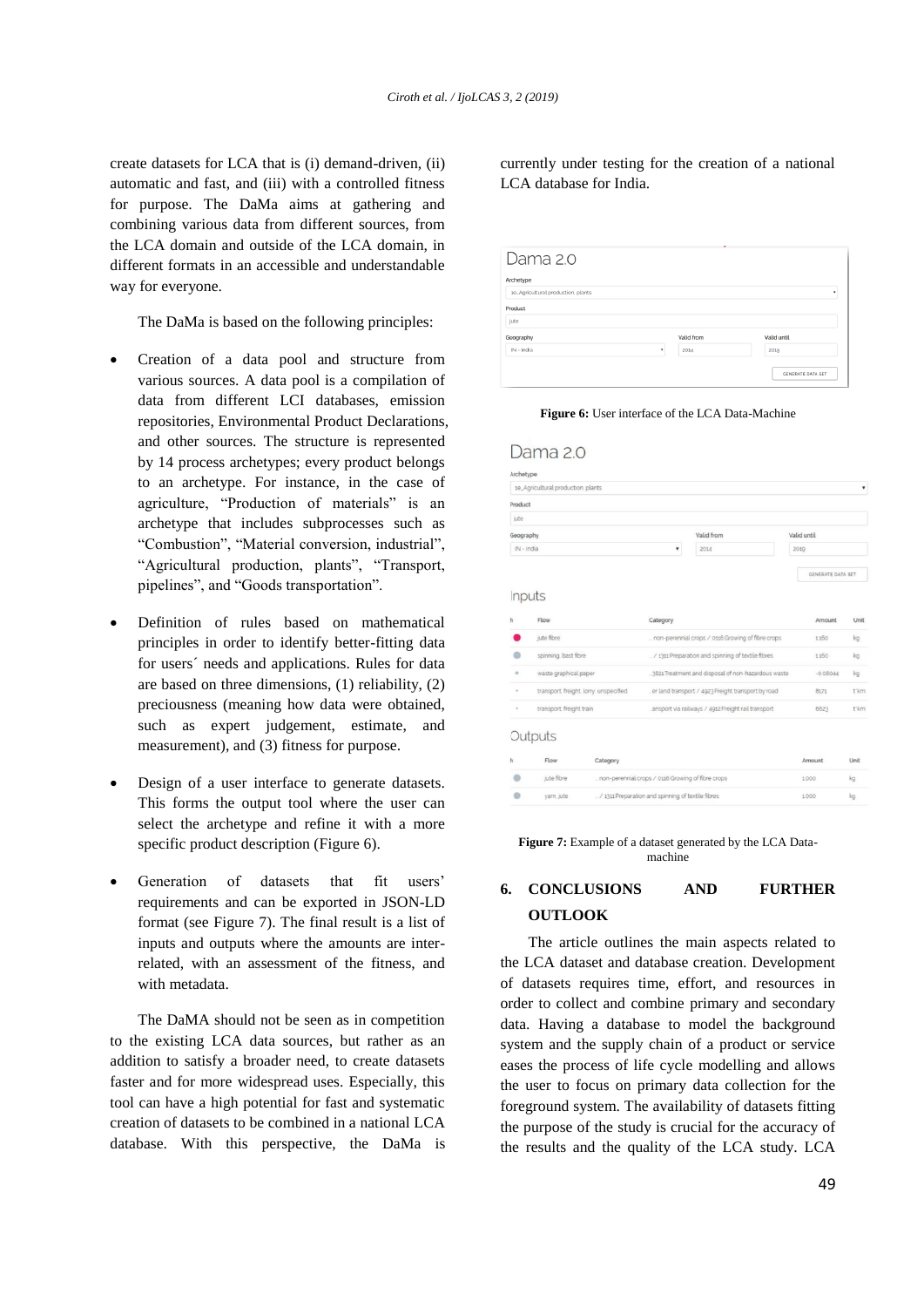can become a widely spread methodology for decision-making only if results are accurate and reliable, hence if the underlying data and life cycle modelling steps can be trusted.

Geographic coverage is probably one of the first parameters to be considered to evaluate data quality. A dataset should reflect as much as possible a process under study and its upstream life cycle chain. In this perspective, generic European or American databases might not be suitable to reflect processes occurring in other regions and products typical to specific countries: better fitting regional, and potentially even national LCA databases are needed. A number of national databases have already been developed and more initiatives will be undertaken in this direction. It is important that countries willing to create a national database are supported by actors and institutions with a long tradition in the field, for example with capacity-building workshops and professional exchanges. Access to free, or partially free, LCA tools and IT infrastructure is key for database development in developing and emerging countries. With a national LCA database in place, those countries can have an additional tool to orient their economy to sustainable production and management pathways, be more competitive in international markets if specific sustainability or certification standards are required, and contribute to job creation, for example as LCA researchers and consultants. Indeed, also countries with a long tradition in LCA will benefit from interactions with newcomers, for instance by discussing together unsolved methodological and interoperability issues, and by testing new approaches and tools. Creating national databases fosters national industry and science. This is a chance for local LCA communities to bring in innovation and benefit from existing experiences at the same time.

#### **REFERENCES**

- [1] International Organization for Standardization, "ISO 14040:2006. Environmental Management - Life Cycle Assessment - Principles and Framework . ISO; 2006," 2004. doi: 10.1016/j.ecolind.2011.01.007.
- [2] International Organization for Standardization, "ISO 14044:2006. Environmental management — Life cycle assessment — Requirements and guidelines\_ ISO; 2006," 2016.
- [3] European Commission -- Joint Research Centre -- Institute for Environment and Sustainability, *International Reference Life Cycle Data System (ILCD) Handbook -- General guide for Life Cycle Assessment -- Detailed guidance*. 2010.
- [4] G. Bourgault, P. Lesage, and R. Samson, "Systematic disaggregation: a hybrid LCI computation algorithm enhancing interpretation phase in LCA," *Int. J. Life Cycle Assess.*, vol. 17, no. 6, pp. 774–786, Jul. 2012, doi: 10.1007/s11367-012-0418-7.
- [5] N. Meron, V. Blass, and G. Thoma, "Selection of the most appropriate life cycle inventory dataset: new selection proxy methodology and case study application," *Int. J. Life Cycle Assess.*, vol. 25, no. 4, pp. 771–783, 2020, doi: 10.1007/s11367-019-01721-8.
- [6] J. Reap, F. Roman, S. Duncan, and B. Bras, "A survey of unresolved problems in life cycle assessment. Part 1: Goal and scope and inventory analysis," *Int. J. Life Cycle Assess.*, vol. 13, no. 4, pp. 290–300, 2008, doi: 10.1007/s11367-008-0008-x.
- [7] J. Reinhard, G. Wernet, R. Zah, R. Heijungs, and L. M. Hilty, "Contribution-based prioritization of LCI database improvements: the most important unit processes in ecoinvent," *Int. J. Life Cycle Assess.*, vol. 24, no. 10, pp. 1778–1792, 2019, doi: 10.1007/s11367-019- 01602-0.
- [8] J. Reinhard, C. Mutel, and G. Wernet, "Contribution-based prioritization of LCI database improvements: method design, demonstration, and evaluation," *Env. Model Softw*, vol. 86, 2016, doi: 10.1016/j.envsoft.2016.09.018.
- [9] K. Chomkhamsri, T. Mungcharoen, and C. Yuvaniyama, "10-year experience with the Thai national LCI database: case study of 'refinery products,'" *Int. J. Life Cycle Assess.*, vol. 22, no. 11, pp. 1760–1770, 2017, doi: 10.1007/s11367- 016-1160-3.
- [10] X. GONG, Z. NIE, Z. Wang, and T. ZUO, "Research and development of Chinese LCA database and LCA software," *Rare Met.*, vol. 25, no. 6, Supplement 2, pp. 101–104, 2006, doi: https://doi.org/10.1016/S1001-0521(08)60061-3.
- [11] I. Vázquez-Rowe, R. Kahhat, and I. Sánchez, "Perú LCA: launching the Peruvian national life cycle database," *Int. J. Life Cycle Assess.*, vol. 24, no. 11, pp. 2089–2090, 2019, doi: 10.1007/s11367-019-01668-w.
- [12] P. Lesage and R. Samson, "The Quebec Life Cycle Inventory Database Project," *Int. J. Life Cycle Assess.*, vol. 21, no. 9, pp. 1282–1289, 2016, doi: 10.1007/s11367-013-0593-1.
- [13] UNEP/SETAC, "Global Guidance Principles for